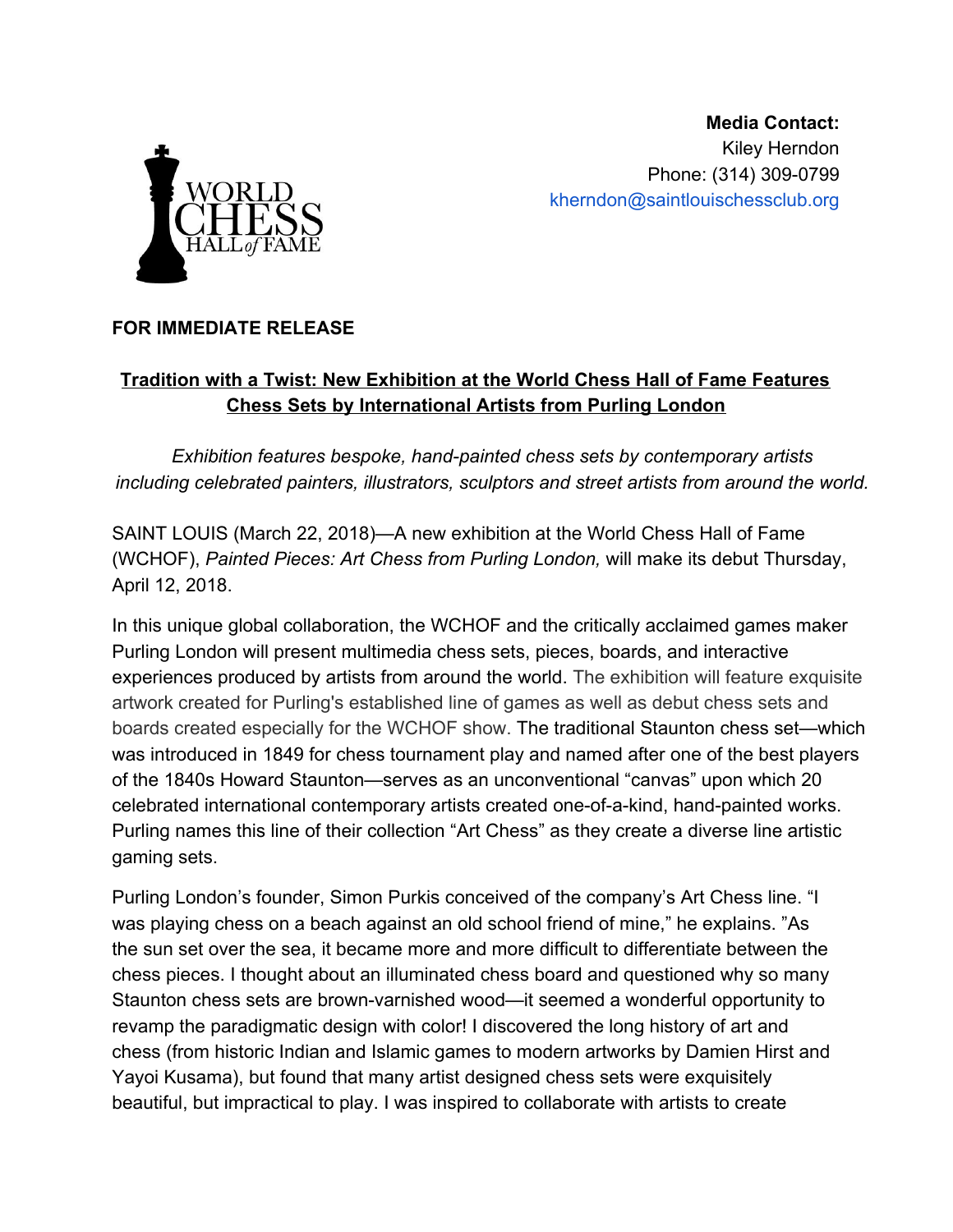meaningful and handsome artworks based on the iconic Staunton shape. Tradition with a twist"

Several of these inspiring artists in the exhibition have a unique tie to the chess world or Saint Louis: Crystal Fischetti, Daniela Raytchev, and Sophie Matisse were all exhibited in the WCHOF's 2016 exhibition *Ladies' Knight: A Female Perspective on Chess* and Matisse is the step-granddaughter of the legendary artist and French chess master Marcel Duchamp. Tom Hackney had a 2016 solo exhibition of paintings at the WCHOF, and both he and Matisse began collaborating with Purling as a result of their WCHOF projects.

A total of 20 sets and boards from Purling's "Art Chess" line as well as additional pieces will be featured among other products from Purling London, for example—"Bold Chess," "Neon Chess," and an exciting new experience where the visitors are *encouraged* to play with select chess sets through Virtual Reality. Purling's collaboration with cutting-edge VR videogame "Chess Ultra" will launch at this WCHOF show. Together with Purling, game developer Ripstone scanned and modeled exhibited sets from Olivia Pilling and Mr. Jiver in stunning 4K detail for an immersive, breathtaking and interactive user experience. In addition, a live Instagram station will tag posts about this exhibition in real-time on a monitor in the gallery.

 "It is an honor to partner with Purling London to share the beauty of these diverse works of art," said Shannon Bailey, Chief Curator of the World Chess Hall of Fame. "These sets are not only exquisite, but unique and functional. Chess set makers for centuries have been expressing their own culture's games within the creation of a chess set and Purling has taken this tradition into our own time. I became instantly fascinated by Simon's company as it was founded one year after the WCHOF opened and though we have been fortunate enough to have collaborated with Purling in the past, I knew that we ultimately had to have an entire exhibition dedicated their celebration of the merging of chess and art as it is a huge part of our own mission."

Q Boutique—the award winning gift store at the WCHOF—was the first retailer of Purling London in the U.S. Though several of the sets featured in the exhibit are available for sale through Purling, sets from Purling's Bold Chess, Darts, Checkers, Playing Cards, Turn Tokens and more will be available at Q Boutique during the run of the exhibition.

*Painted Pieces: Art Chess Sets from Purling London* opens at the WCHOF in the Central West End on **April 12, 2018**. (Opening Reception from 5:30 p.m. to 7:30 p.m.) and will be on display through September 16, 2018. Purling Founder, Simon Purkis, will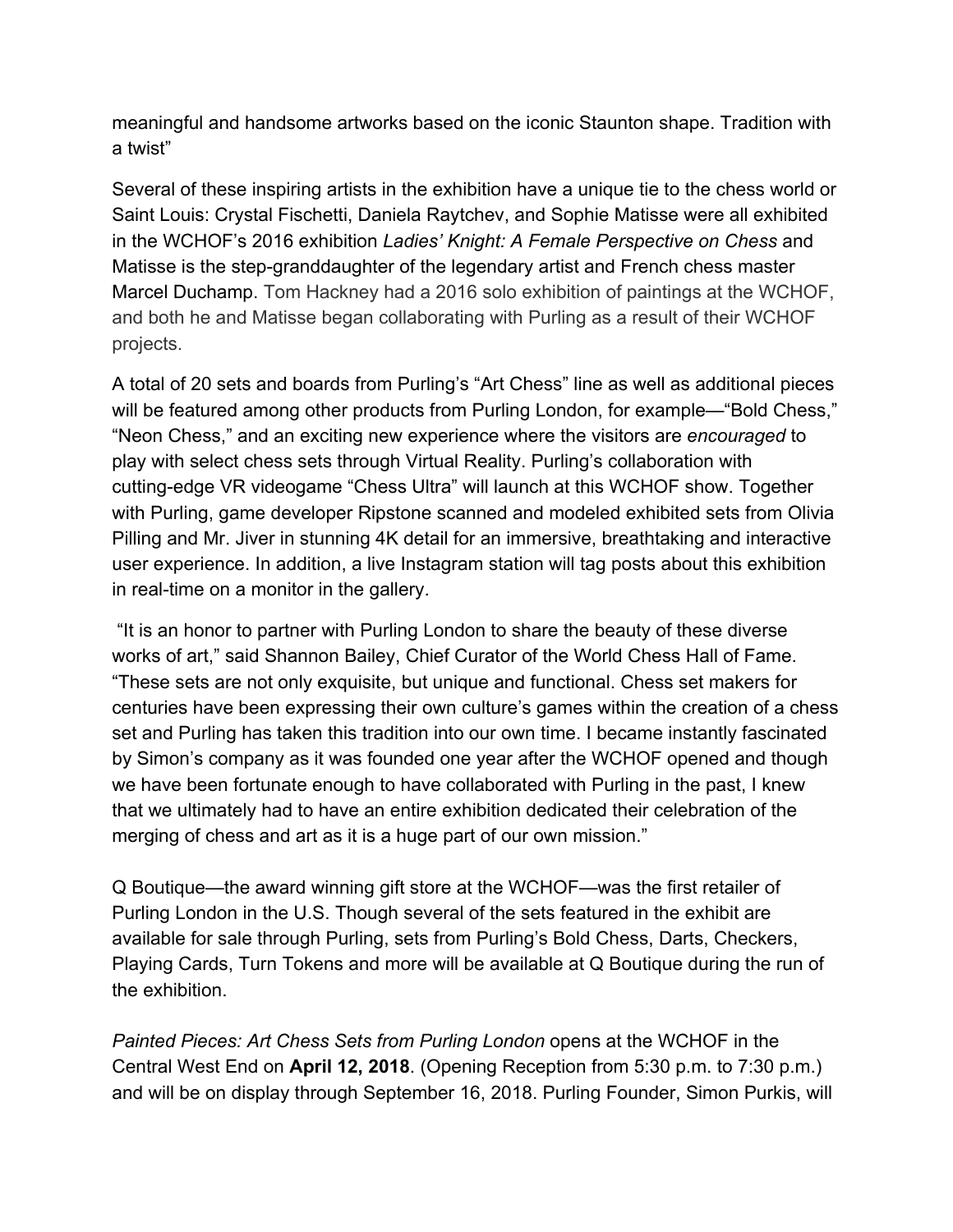be attending the event. To attend the opening reception, please RSVP to events@worldchesshof.org. Two other groundbreaking exhibitions—both with ties to *Painted Pieces*--opening on April 12 include:

- [The Staunton Standard: Evolution of the Modern Chess Set](https://worldchesshof.org/exhibit/staunton-standard-evolution-modern-chess-set)
- [The Sinquefield Effect: The Resurgence of American Chess](https://worldchesshof.org/exhibit/sinquefield-effect-resurgence-american-chess)

Media interviews with the curator, Simon Purkis, and select artists can be scheduled by contacting: Kiley Herndon at (314) 309-0799 or kherndon@saintlouischessclub.org.

## **About the World Chess Hall of Fame**

The World Chess Hall of Fame is a nonprofit organization committed to building awareness for the cultural and artistic significance of chess. It opened on September 9, 2011, in the Central West End after moving from previous locations in New York, Washington, D.C.; and Florida. The World Chess Hall of Fame is located at 4652 Maryland Avenue, housed in an historic 15,900 square-foot residence-turned-business, and features the U.S. and World Chess Halls of Fame, displays of artifacts from the permanent collection and exhibitions highlighting the great players, historic games and rich cultural history of chess. The World Chess Hall of Fame partners with the Saint Louis Chess Club to provide innovative programming and outreach to local, national and international audiences. [1] [2] [3] [4] [5] [6]

For more information, please visit the World Chess Hall of Fame online a[t](http://www.worldchesshof.org/) [www.worldchesshof.org](http://www.worldchesshof.org/) or call (314) 367-9243 (WCHF).

Visit our social channels: Facebook (@WorldChessHOF), Twitter (@WorldChessHOF), Instagram (@worldchesshof), and YouTube ([www.youtube.com/worldchesshof\)](http://www.youtube.com/worldchesshof); Exhibition hashtags: #PaintedPieces, #StauntonStandard, #SinquefieldEffect

## **About Purling London**

Purling London was established in 2012 by Simon Purkis and exists to celebrate art and playfulness. Their critically acclaimed, contemporary chess, backgammon and checkers contrast traditional, by-hand-manufacturing against vivid colour, abstract art and theatrical illumination. Purling London's unique board games, silver-gilded playing cards and tungsten darts are classic with a British twist. Purling offers an artistic and playful range of chess sets. All based on the same Staunton design, the selection extends from one-off sets painted by British street-artists to traditional ebony and boxwood pieces.